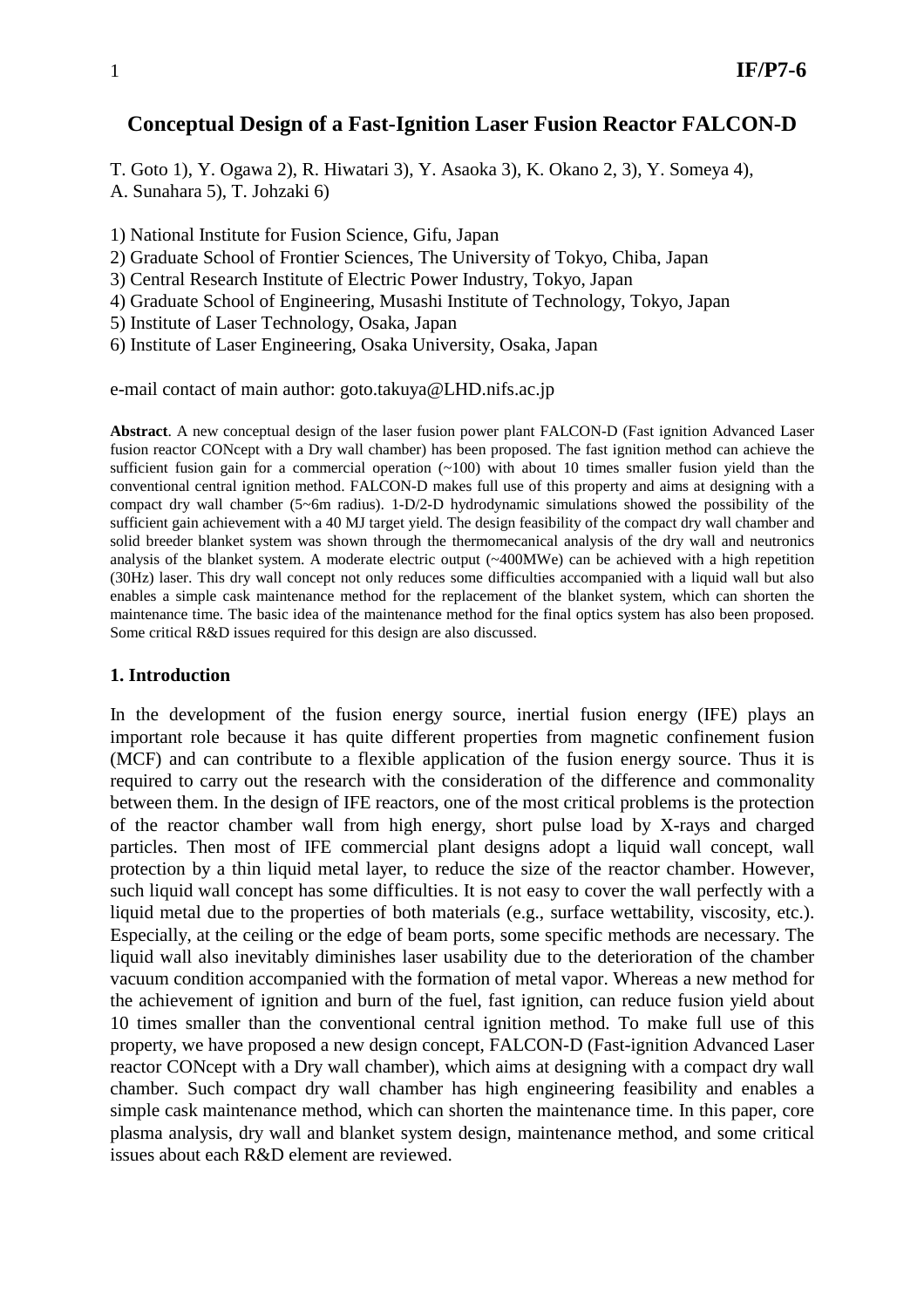#### **2. Design Specification and Core Plasma Analysis**

To realize a compact dry wall chamber, the fusion yield needs to be minimized to reduce heat and particle load on the wall with keeping sufficiently high fusion gain. A simple 0-D physics model predicted that fusion gain of 100 can be achieved with 400 kJ input energy (350 kJ for implosion, 50 kJ for heating). Then if we assume the use of tungsten as the first wall material, the design of a chamber with 5-6 m radius is considered to be possible. Table I shows main design parameters of FALCON-D based on these estimations. Moderate electric power (~400MWe) can be achieved by 30Hz repetition of the laser irradiation.

To examine the feasibility of such small yield, high gain target design, we performed implosion simulations by using 1-D hydrodynamics code ILESTA-1D [1]. Here we adopted a spherical-shell type cryogenic D-T fuel pellet surrounded by a plastic ablator layer. According to the prediction by the 0-D model, the implosion laser energy was fixed to be 350 kJ. FIG. 1 shows the density and ion temperature profiles of the compressed core obtained by the irradiation of the laser pulses shown in the small figure inside FIG.1 to the pellet with the initial aspect ratio  $A_0=4$ . It was shown that high density (>800 g/cc) and high areal density ( $\sim$ 2  $g/cm<sup>2</sup>$ ) of the core can be achieved by optimizing fuel/ablator thickness and laser pulse shape.

| Chamber radius [m]                      | 5.64            |
|-----------------------------------------|-----------------|
| Input energy [kJ] (implosion / heating) | (350/50)<br>400 |
| Fusion gain                             | 100             |
| Target yield [MJ]                       | 40              |
| Average wall load $[J/cm^2]$            | 2.0             |
| Laser repetition rate [Hz]              | 30              |
| Plant fusion output [MW]                | 1200            |
| Average neutron wall load $[MW/m^2]$    | 2.4             |

TABLE I: MAIN PARAMETERS OF FALCON-D.



*FIG. 1. Density and ion temperature profiles of FIG. 2. Achieved fusion gain as a function of compressed core and corresponding laser pulse the core heating energy.shaping.*

Then using these compressed core profiles, we carried out 2-D burn simulations. Here we assumed homogeneous electron heating over the cylindrical region (15 micron radius and the 1.8 g/cm<sup>2</sup> optical depth) at the core edge. The pulse width was set to be 10 ps. Here no use of a cone guide was considered to avoid the adhesion of the cone material on the dry wall. FIG. 2 shows the fusion gain as a function of the core heating energy. One can see that there is a threshold heating energy to achieve the high gain and it strongly depends on the core density profile. It was also found that the fusion gain around 100 can be achieved with the heating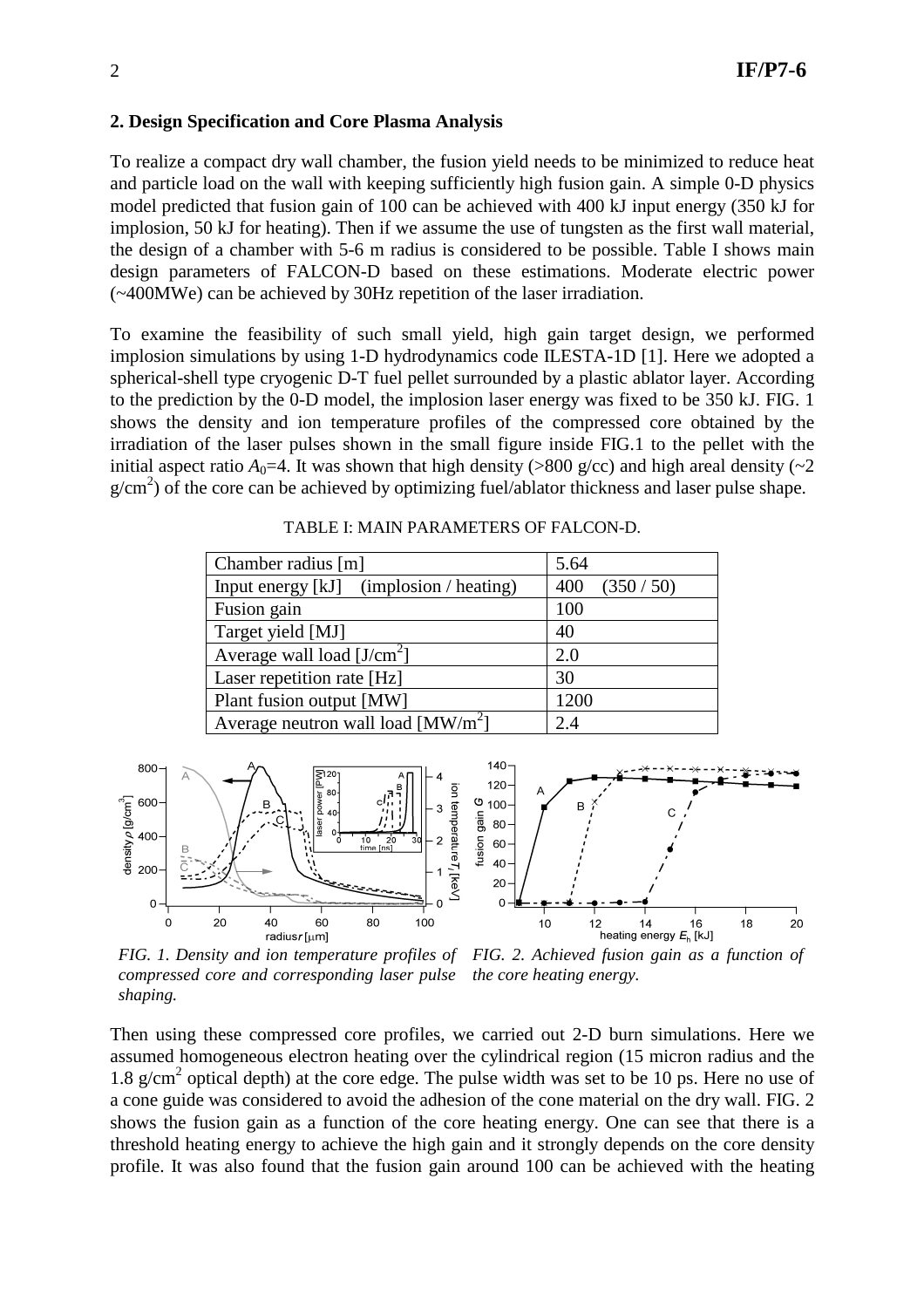energy of 10 kJ (pulse shaping A). If 20% coupling efficiency from the heating laser to a compressed core (the same value experimentally obtained with a cone guide [2]) would be achieved, the heating laser energy of 50 kJ is sufficient for this design. Then fusion gain of 100 can be achieved with total laser energy of 400 kJ, i.e., 40 MJ fusion yield. To ensure the design of such small yield target, further engineering and physics studies are required, e.g., accurate injection and tracking of the pellet, effective heating of the core without a cone guide.

#### **3. Design Feasibility Analysis of a Dry Wall Chamber System**

## **3.1. Dry Wall Design**

The dry wall chamber undergoes several threatening effects due to the high heat and particle load. Here we adopted ferritic steel covered with 1mm-thick tungsten for the first wall and water for the coolant, because this pair of structural material and coolant has good compatibility with each other and plenty of databases and experiences in nuclear power plants are available. For the early realization of FALCON-D, the use of reduced activation ferritic steel (F82H), which is a leading candidate of the structural material, is favorable. However, considering the relatively small thermal output of the FALCON-D as a power plant, it is useful to examine the supercritical water concept as a possible option. This supercritical water concept provides a harsher condition on the first wall because of its high temperature. Thus we carried out thermomechanical analysis assuming this high temperature.

Here we assumed 5.64 m chamber radius (coincides 2 J/cm<sup>2</sup> heat load). First we estimated the temporal temperature evolution by solving the 1-D thermal conduction equation. The energy deposition profile was estimated from the photoabsorption coefficient and the ion stopping range with using the spectra of X-ray and energetic ions obtained from the hydrodynamic simulation described in the previous section. Here the inlet temperature of the coolant was fixed to be 623 K, expecting a possibility of the supercritical water, and the thermal convection coefficient was assumed to be 20  $kW/m^2$  K. FIG. 3 shows the temporal temperature evolution during the first shot. In case of an irradiation with 30 Hz repetition, after 10 sec the surface temperature saturates around 1600 K, which is much less than tungsten melting point (3680 K) and the threshold temperature of surface roughening (2400 K). Next we performed mechanical analysis with using this result as a temperature load. The stress-strain relation was modeled by a simple bilinear approximation. In elastic region, temperature-dependent mechanical properties of the material were considered. In plastic region, there are no reliable data and then tangent modulus of tungsten was fixed to be 667 MPa. FIG. 4 shows the stress-strain behavior of the surface layer during the first 5 shots. The surface layer undergoes large plastic deformation in not only the heating phase but also the cooling phase. To avoid a fatigue due to this cyclic plastic deformation, the enhancement of the yield stress is indispensable. A highly-engineered material, e.g., ultra fine-grained tungsten (UFG-W) [3] can be a candidate, because the yield stress of UFG-W is much higher than that of the standard tungsten. In addition, by taking the fast strain rate  $(\sim 10^4/s)$  into account, the yield stress of UFG-W can reach to 3 GPa at room temperature [4], whereas ~1.2 GPa for the standard tungsten. Then the first wall design with no plastic deformation could be available.

The irradiation of energetic particles also causes other threatening effects. Especially, blistering and exfoliation due to helium accumulation is quite severe. Experimental study in the HAPL project [5] indicated blistering occurs at the helium fluence of  $10^{21}/m^2$  and exfoliation occurs at  $10^{22}/m^2$ . Assuming that the layer with the thickness coincides to 3.5 MeV helium range is lost when exfoliation occurs, the loss rate of the surface layer of FALCON-D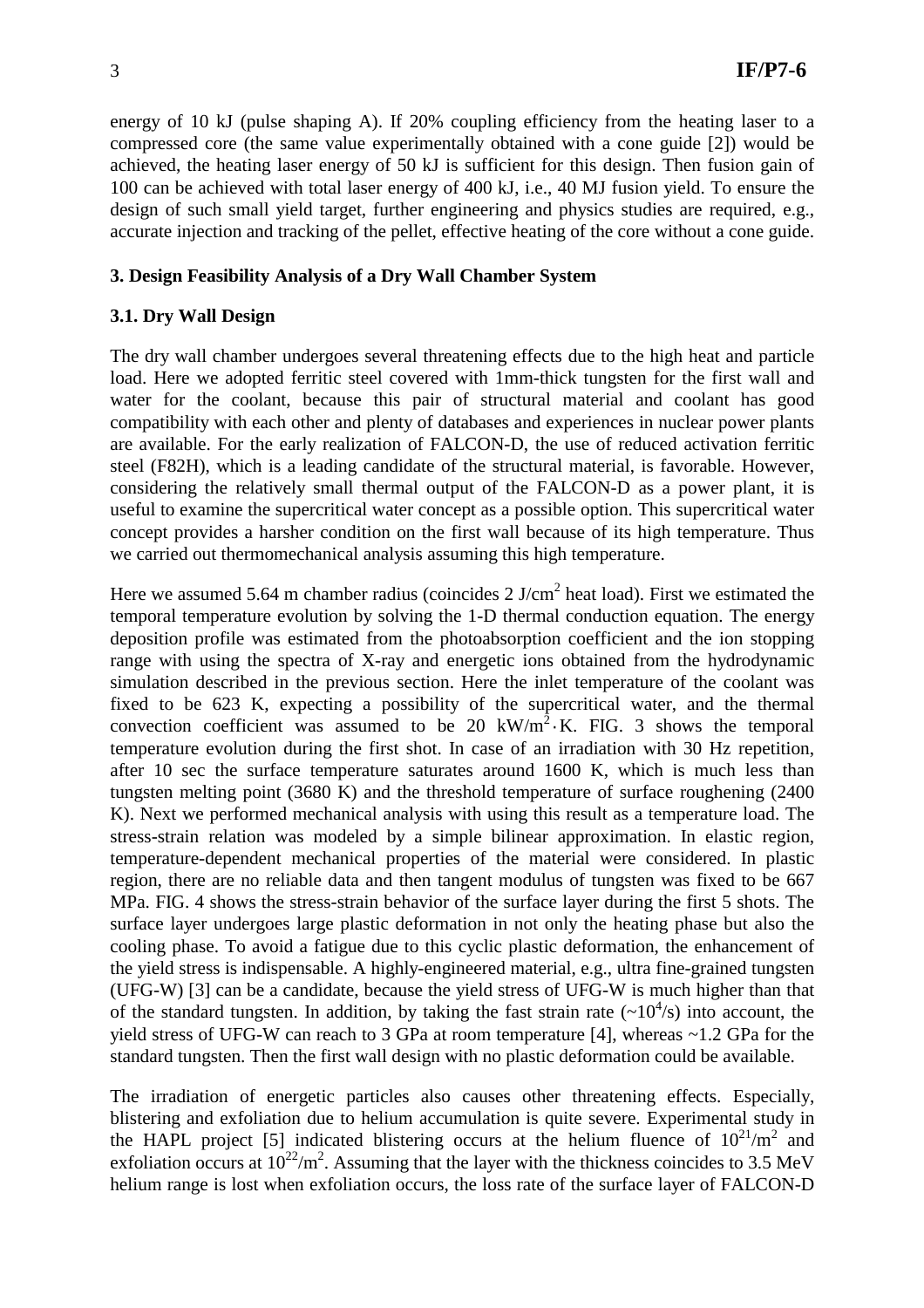reactor chamber can be a few millimeters or more per one year, which is totally unacceptable. Here the materials that have micro-structure [6] or fine grain can provide a solution, because it could drastically suppress the concentration of helium, resulting in the loss reduction due to the exfoliation. Experimental study showed UFG-W has high resistance to blistering [7] and it is a possible candidate for the first wall armor.



*FIG. 3. Temporal temperature evolution during the first shot at various depths.* 

*FIG. 4. Stress-strain behaviour of the surface of the first wall during the first 5 shots.* 

Since this design has relatively low wall load, other materials that have melting temperature greater than 2000 K can be a candidate for the armor material. There are few data of irradiation effect and thermomechanical properties in high temperature regime about such materials. Further experimental study is strongly expected to ensure this dry wall concept as a possible path to the design of laser fusion power plants.

#### **3.2. Blanket Design**

In the design of a power plant, it is quite important to show the feasibility of the blanket system. Thus we adopted water cooled solid breeder blanket using F82H, which has been adopted for the test blanket module (TBM) of ITER, for the first step analysis of the blanket system of FALCON-D. Taking accounts of a sufficient margin of tritium for a stable operation of the fusion power plants, the requirement of net tritium breeding ratio (TBR) has been estimated to be approximately 1.07 for the first generation of fusion commercial plants [8,9].



*FIG. 5. Elevation view of FALCON-D and replacement process of the blanket sectors. The vacuum vessel and the neutron shield correspond to the hatched and the shaded region, respectively.*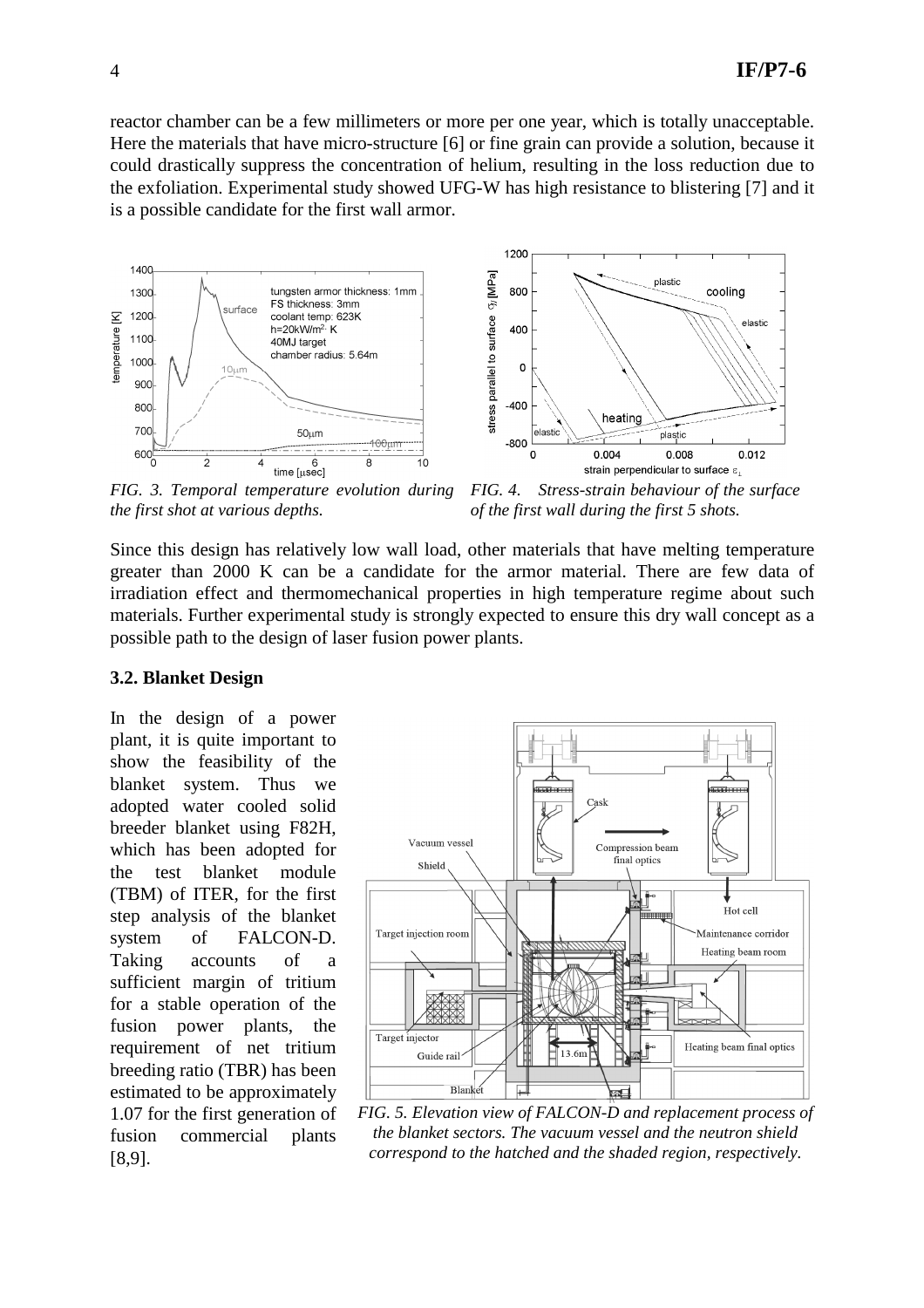FIG. 5 shows an elevation view of the FALCON-D. The first wall and blanket system are divided into 10 sectors, and 31 implosion beam lines and the heating beam line go through the division between the blanket sectors. To protect toroidal field coils from the neutron and gamma-ray, the blanket system of the MCF power plant need to set radiation shielding. Whereas, in the case of FALCON-D, most of reactor core components except the final optics system of the heating beam are placed in the reactor room. Therefore, in case of FALCON-D, the reactor room wall serves as the radiation shielding.

In the neutronics analysis of FALCON-D, the three-dimensional Monte Carlo N-particle transport code MCNP-4C [10] with the nuclear data library ENDF/B-V [11] was used. The blanket system was modeled in spherical shape with a point source at the center of the chamber  $(1.42x10^{19}$  neutrons per shot with the energy of 14.06 MeV). FIG. 6 shows the cross-sectional view of the blanket system. The blanket system consists of 4  $Li<sub>2</sub>TiO<sub>3</sub>$  pebble (90% Li-6) enrichment) beds, 3 Be pebble beds, cooling water panels and the structural material (F82H). It has 37.1 cm thickness and is located 564.0 cm



*FIG. 6. Cross-sectional view of the blanket system of FALCON-D.*

from the center of the chamber. FIG. 7 shows the achievable initial local TBR and Li-6 consumption rate after 3.0 full power year (FPY) operations. TBR increases towards the both side of breeding layers, and Li-6 consumption is also large at there. The initial TBR was 1.20 in the breeding zone. After a period of 3 FPY, the TBR at the center of the breeding layers slightly increases as the consumption of the Li-6 at the both sides of the breeding layers increases. As a result, the decrease of TBR is about 0.3 % after 3.0 FPY operations. Therefore, assuming the blanket coverage ratio of 90 %, the net TBR of more than 1.07 is attainable.

The cooling plumbing in the blanket system consists of 8 cooling panels of the equator direction. The temperatures of the breeding and multiplier materials are kept below these temperature limit; 900 and 600 , respectively. The coolant pressure of the blanket system is selected to be 15 MPa. FIG. 8 shows the temperature distribution in the blanket system for the FALCON-D. As a result, inlet/outlet temperatures of the water coolant was 180/342 and total pressure loss was estimated to be 1.3 MPa. Moreover, the weight of the blanket system per a sector was estimated to be 39 ton. This blanket weight enables the blanket maintenance method described in the following section.



900 800 Temperature [  $\qquad$  ] 700 emperature 600 500 400 300 200 560 565 570 575 580 585 590 595 600 distance from core [cm]

*FIG. 7. Local TBR and Li-6 consumption distribution of the FALCON-D blanket system.*

*FIG. 8. Temperature distribution of the FALCON-D blanket system.*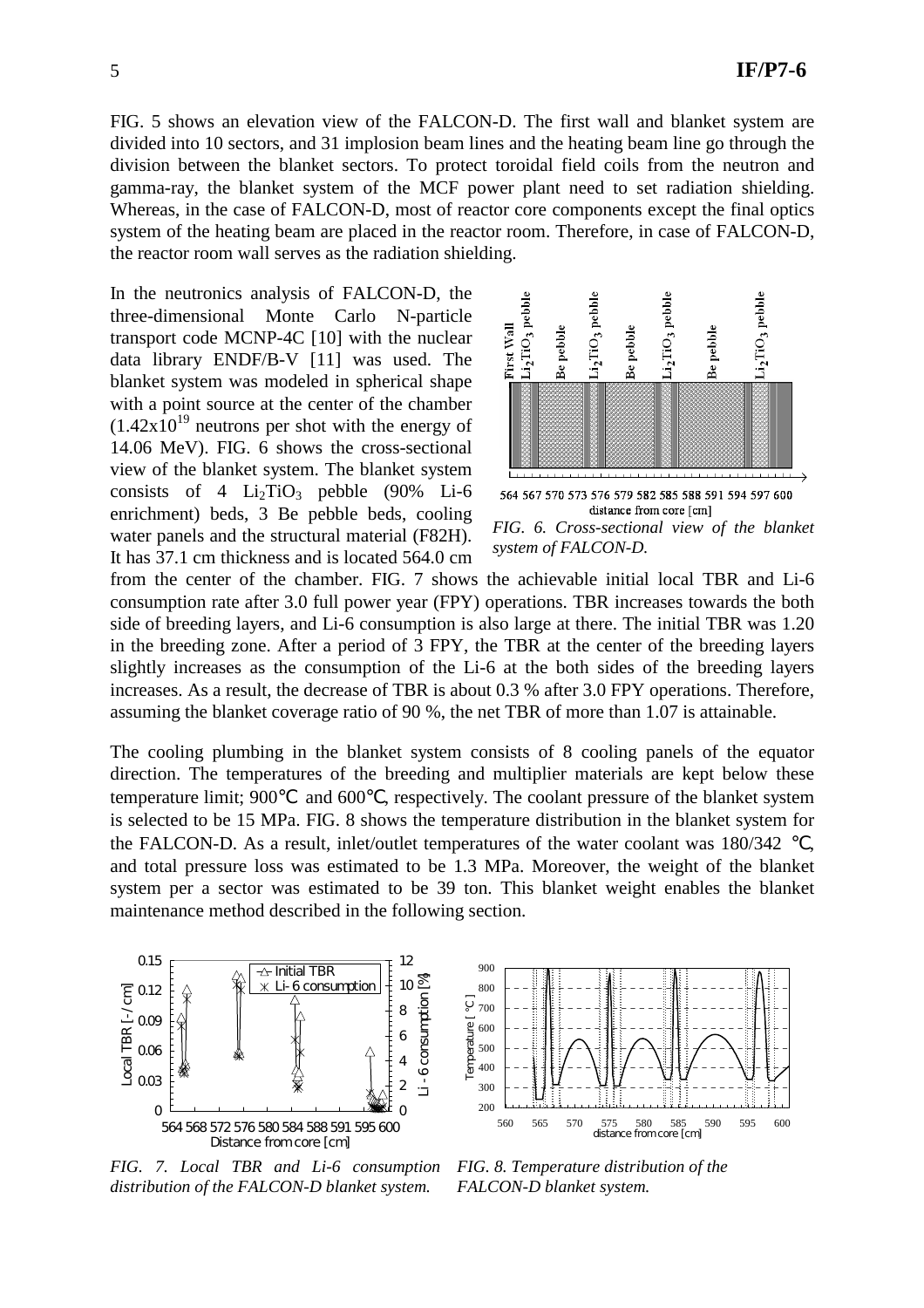## **4. Maintenance Approach**

## **4.1. Importance of maintenance for FALCON-D**

The blanket system of FALCON-D has to be replaced periodically. Generally, there are two methods for the blanket replacement approach: one is to use a remote manipulator arm with a maintenance rail as in ITER (in-situ method) and the other is to use a large cask with a large maintenance port (cask method). The latter concept is favorable from the view point of the achievement of high plant availability. To apply the cask method to FALCON-D, the path space wide enough for the large blanket sector to pass is needed to be kept between the multiple beam lines and target injection line.

In addition, the final optics of 32 laser beams are directly exposed to the high energy neutrons. To alleviate the irradiation damage, the long distance from the reactor core to the final optics is required. For example, KOYO-Fast has 20 m and 30 m distance from the reactor core to the final optics for implosion beam and heating beam, respectively [12]. On the other hand, a grazing incidence metallic mirror (GIMM), which prevents the final optics from the direct expose by the high energy neutron, has also been proposed in the HAPL program [13]. Nevertheless, the final optics is supposed to be damaged by the neutron irradiation, and the easy replacement method of the final optics is required and essential.

## **4.2. Maintenance method of blanket system**

The blanket system, divided into 10 sectors, is extracted and installed through the upper large port. Correspondingly, 10 maintenance ports exist on the upper side of the vacuum vessel. The cask accesses to those maintenance ports, and the door of the port opens to the inside of the cask together with the cask door, after the cask door is attached to the port door. In FIG. 5, there is no beam duct inside the vacuum vessel so that the blanket sector is easily lifted up into the cask. This is why the vacuum vessel is separated from and is located outside the blanket system. Then 10 blanket sectors do not have to be completely sealed each other. Therefore each blanket sector can be extracted, just after the cutting of connections for the heat transfer and tritium recovery system by a remote handling device. To avoid the sector's shaking during extraction, the guide rails are located corresponding to each blanket sector. Each blanket sector has a joint on its bottom side to stand by itself.

The layout of implosion beam lines corresponds to 32 lines between the center and the vertex or the center of gravity in each surface of the regular icosahedrons (20-polyhedron). There should be the beam injection from the upper pole (corresponding to the north-polar position) to the reactor core, but this beam line is probably an obstacle to the maintenance. In the theory, more than 32 laser beam lines improve the laser uniformity for target implosion [14]. However, the fast ignition method does not require the complete laser uniformity, which is required for the central ignition method. This may enable the removal of the upper pole beam line, and this beam line is eliminated in FALCON-D. Consequently, there is no intersect of the implosion beam line on the upper side of vacuum vessel, and maintainability is improved.

# **4.3. Maintenance method of final optics system**

FIG. 5 shows the locations of the final optics for the implosion and heating beams. The locations of the final optics for implosion beams are divided into 6 groups by the polar angle of the beam lines, and we proposed the build-in style module in the shield for them. To access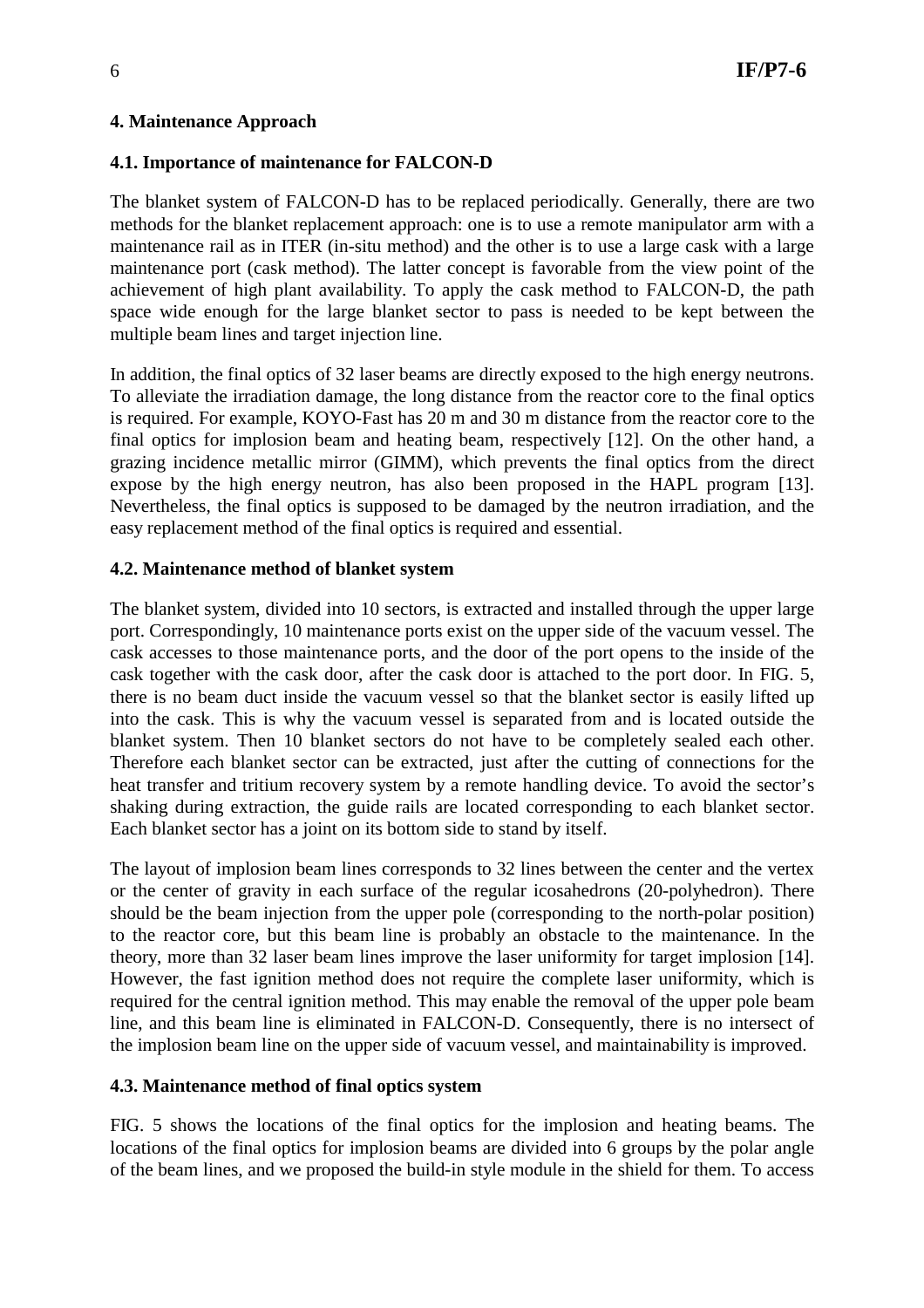the final optical modules, 6 access corridors are placed along to the shield, and all final optical modules for implosion beam is withdrawn and replaced through those corridors by a remote handling device. There is neutron streaming through the final optical module, and the total neutron flux just behind the final optical module is estimated at  $2.4 \times 10^7$  n/(cm<sup>2</sup>·s). This is ten times less than that just behind the shield of the tokamak reactor concept such as CREST [9] and the remote maintenance system considered for several tokamak reactor concepts is also applicable to the replacement of the final optical module for implosion beam of FALCON-D.

The shortest distance from reactor core to final optics is about 15 m near the equatorial plane of the reactor core, and the neutron flux above 100 keV in front of that final optical module is  $1.55 \times 10^{13}$ n/(cm<sup>2</sup>·s). The final optics of implosion beam is considered as transmission diffraction grating made of quarts as proposed in KOYO-fast [15]. According to the design criterion of the diagnostics window for the ITER made of quarts [16], the limit of the fast neutron fluence is assumed to be  $3.0 \times 10^{20}$  n/cm<sup>2</sup>. If we assume this value as the limit under the

condition that irradiation damage by low energy neutrons would be recovered by annealing, the final optics must be replaced every 6 months. In order to keep one FPY operation without outage for maintenance, we propose a sliding changer concept in the final optics module shown in FIG. 9, which has two set of final optics. This method could be adapted for the replacement of one FPY cycle in the final optics system.



*FIG. 9. Configuration of the final optics system for FALCON-D.* 

The final optics of the heating beam is located at 30 m distance from the reactor core in the heating beam room of FIG. 5. That final optics is also directly exposed to the neutron. In addition, the target injector room is in the same condition as for neutron streaming. Hence, the heating beam room and the target injection room also require the neutron shield as shown in FIG. 5. The neutron flux at the entrance of the heating beam room is estimated at  $2.25 \times 10^{11}$ n/(cm<sup>2</sup> s). The remote handling device is also required for the replacement of final optics of the heating beam. The radiation dose rate in the heating beam room is supposed to be higher than that of the maintenance corridor for implosion beams due to this large neutron flux. This fact implies that the handling device for the final optics of the heating beam probably needs to be equipped with the highly radiation resistant system, and the replacement time of the final optics of the heating beam is restricted to as short period as possible. In order to figure out the effective maintenance method for the final optics of the heating beam, the detail design of final optics and the effect of neutron damage on the heating performance have to be made clear.

The neutron load on the blanket system is about 2  $MW/m<sup>2</sup>$ , and the blanket sectors have to be replaced by every several years. On the other hand, the final optical modules have to be replaced every year at least in the present FALCON-D concept. Hence, the lifetime of the final optics for both implosion and heating beams determines the required maintenance frequency and the plant availability, and these analyses remain to be done in the near future.